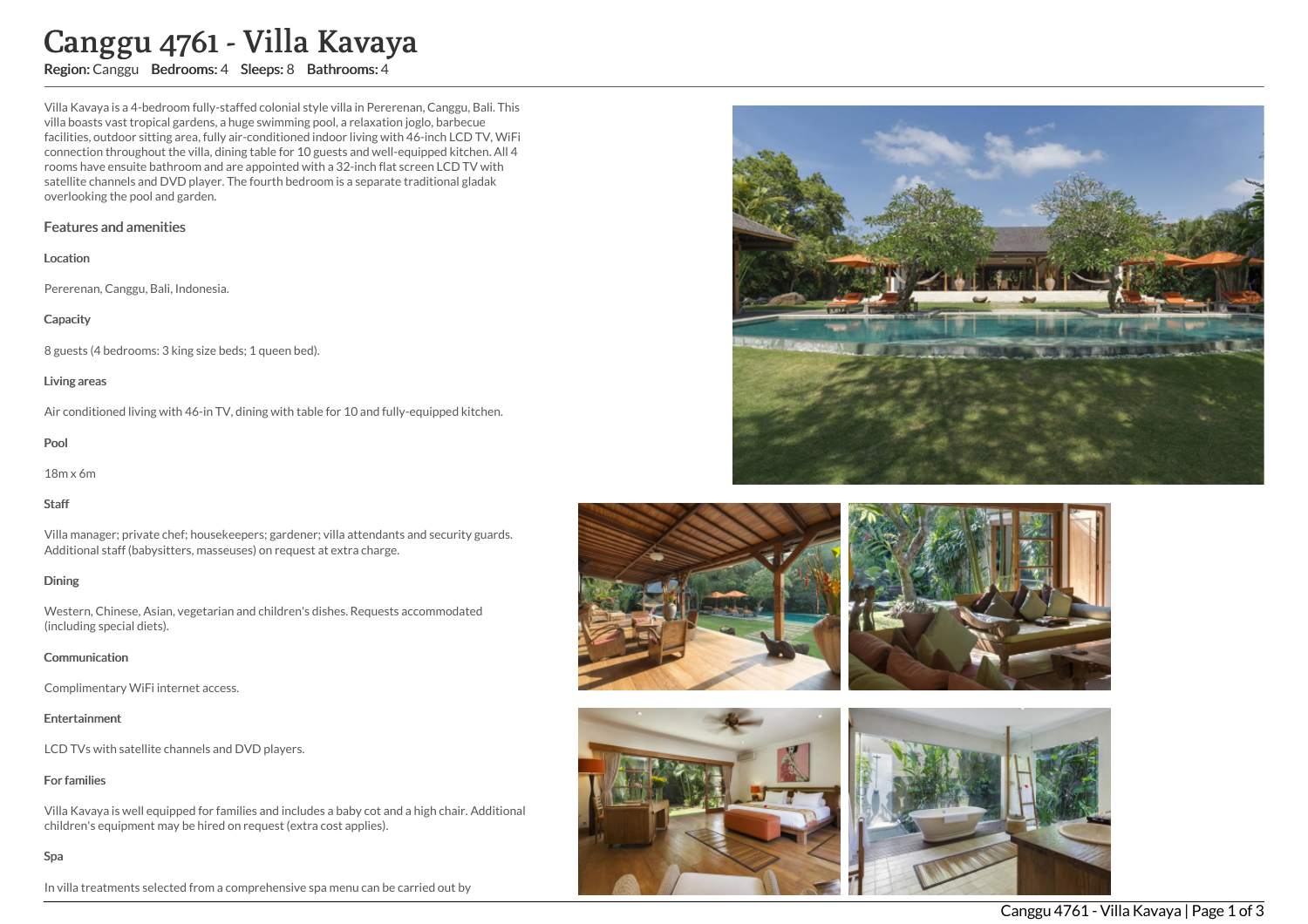professional beauty therapists (extra cost applies).

#### **Transport**

Your villa manager can arrange a car and driver for a special rate of USD35++ for up to 8 hours a day (excludes petrol).

### Additional facilities

Barbecue; power generator; hairdryers; safety deposit box.

## Property area

4,000sqm (land). 2,000sqm (villa).

## The layout

## Indoor living

- Air-conditioned lounge with large TV
- Air-conditioned dining room with table for 10
- Wide sliding doors opening to veranda
- Fully equipped kitchen with a large island that doubles up as a bar

## Outdoor living

- Veranda with two hammocks
- Coffee table overlooking the pool
- Poolside joglo furnished with a Chinese opium bed
- Barbecue facilities
- Large tropical gardens

## The rooms

## Bedrooms 1 to 3

- All located in the main building
- Furnished with super king-size beds dressed in finest linen
- LCD TVs with satellite channels and DVD player
- Ensuite bathrooms with a huge bathtub plus indoor and outdoor showers

## Bedroom 4

- Housed in an antique wooden gladak overlooking the pool and gardens
- Furnished with a king-size bed
- Ensuite bathroom with rain shower
- LCD TV with satellite channels and DVD player

## Location

Villa Kavaya is located in the scenic village of Pererenan, a part of Canggu that provides an ever-growing number of fashionable new eateries and cool shopping. It is about 45 minutes from Bali's international airport and a 20-minute drive from Seminyak. The beach - a wellknown surfers' haunt - is just 800 metres down the road.